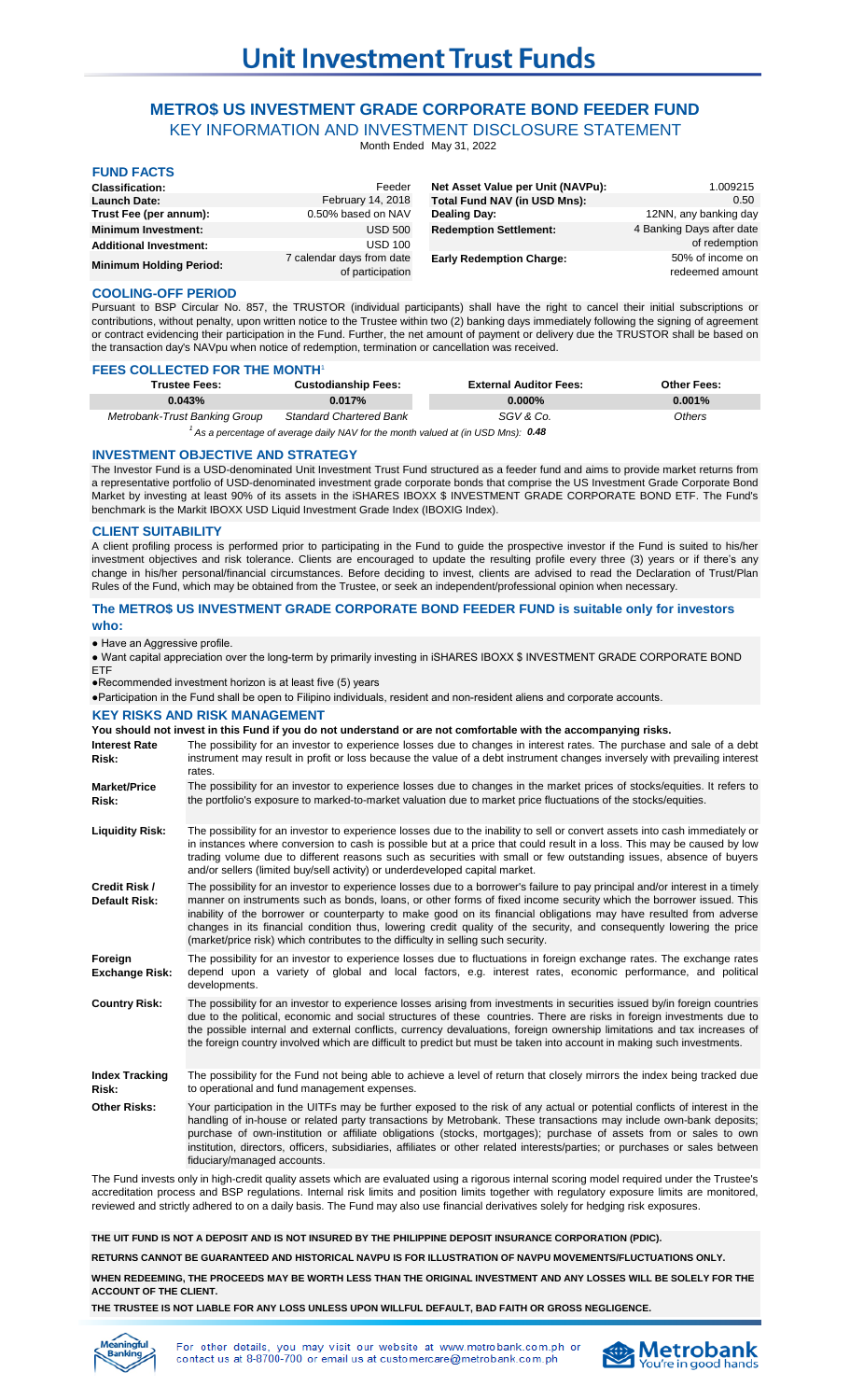## **FUND PERFORMANCE AND STATISTICS as of May 31, 2022**

*(Purely for reference purposes and is not a guarantee of future results)*



## **CUMULATIVE PERFORMANCE**

|                  | <sup>1</sup> Month | <b>3 Months</b> | 6 Months   | Year       | 3 Years   | 5 Years | Since       |
|------------------|--------------------|-----------------|------------|------------|-----------|---------|-------------|
|                  |                    |                 |            |            |           |         | Inception   |
| <b>Fund</b>      | 1.711%             | $-7.821%$       | $-13.181%$ | $-12.276%$ | $-3.431%$ | N/A     | 0.921%      |
| <b>Benchmark</b> | .256%              | $-7.376%$       | $-13.429%$ | $-11.510%$ | 2.726%    | N/A     | .402%<br>11 |

| <b>PORTFOLIO COMPOSITION</b>                                            |           | TOP 10 HOLDINGS OF THE TARGET FUND |           |  |
|-------------------------------------------------------------------------|-----------|------------------------------------|-----------|--|
| <b>Allocation</b>                                                       | % of Fund | <b>Name</b>                        | % of Fund |  |
| IShares iBOXX \$ IG Corp Bond ETF                                       | 95.89%    | 1. BLK CSH FND TREASURY SL AGENCY  | 1.04%     |  |
| <b>Time Deposits</b>                                                    | 4.04%     | 2. ANHEUSER-BUSCH COMPANIES LLC    | 0.30%     |  |
| Cash                                                                    | 0.26%     | 3. CVS HEALTH CORP                 | 0.24%     |  |
| Other Receivables - Net of Liabilities <sup>6</sup>                     | $-0.19%$  | 4. USD CASH                        | 0.24%     |  |
| <sup>6</sup> Includes accrued income from investments, receivables from |           | 5. T-MOBILE USA INC                | 0.20%     |  |
| hrokers/counternarties and unnaid expenses                              |           | A COLDMAN CACHE CROLID INC         | 0.200/    |  |

|                                            |        |                         | $\cdots$ |
|--------------------------------------------|--------|-------------------------|----------|
| <b>Maturity Profile of the Target Fund</b> |        | 8. AT&T INC             | 0.19%    |
| $20 + \mathrm{years}$                      | 28.39% | 9. AT&T INC             | 0.18%    |
| $15-20$ years                              | 9.49%  | 10. MAGALLANES INC 144A | 0.18%    |
| 10-15 years                                | 6.33%  |                         |          |
| $7-10$ years                               | 19.54% |                         |          |
| 5-7 years                                  | 14.80% |                         |          |
| 3-5 years                                  | 19.39% |                         |          |
| 2-3 years                                  | 0.79%  |                         |          |
|                                            |        |                         |          |

## **RELATED PARTY TRANSACTIONS**

| <b>Related Party</b> | <b>Transaction</b>            | <b>Market Value</b><br>(in USD Mns) |
|----------------------|-------------------------------|-------------------------------------|
| <b>MBTC</b>          | <b>Time Deposit Placement</b> | 0.01                                |

*Investments in the said outlets were approved by the Trust Committee. Likewise, all related party transactions are conducted on an arm's length and best execution basis and within established limits.*

#### **TARGET FUND FACTS**

**Fund Currency:** US Dollar **Regulator:** Securities and Exchange Commission **Fund Manager:** BlackRock Fund Advisors **Inception Date:** July 22, 2002 **Benchmark:** Markit iBoxx USD Liquid Investment Grade Index **Name of Target Fund:** *iShares iBOXX \$ Investment Grade Corporate Bond ETF*

#### **INVESTMENT OBJECTIVE**

The Target Fund seeks to track the investment results of an index composed of U.S. dollar-denominated, investment grade corporate bonds.

Fund Performance Report and relevant information about the iShares iBoxx \$ Investment Grade Corporate Bond ETF can be viewed and downloaded through www.iShares.com.



| Highest | 1.192691 |
|---------|----------|
| Lowest  | 0.978473 |

| <b>STATISTICS OF THE TARGET FUND</b>        |         |
|---------------------------------------------|---------|
| Weighted Average Duration (in<br>years)     | 8.54    |
| Volatility, Past 1 Year (in %) <sup>2</sup> | 8.70%   |
| Sharpe Ratio <sup>3</sup>                   | $-1.42$ |
| Information Ratio <sup>4</sup>              | $-0.80$ |
| Tracking Error <sup>5</sup>                 | 0.49%   |

*<sup>2</sup>Volatility measures the degree to which the Fund fluctuates vis-à-vis its average return over a period of time. The lower the number, the more stable the Fund's return is relative to its average return over time.* 

*<sup>3</sup>Sharpe Ratio is used to characterize how well the return of a Fund compensates the investor for the level of risk taken. The higher the number, the better.*

*4 Information Ratio measures reward-to-risk efficiency of the portfolio relative to the benchmark. The higher the number, the higher the reward per unit of risk.*

*5 Tracking Error measures the deviation between the Fund's return and benchmark return since the Fund's inception. The lower the number, the more aligned the Fund's return is with the benchmark. (Starting September 2021 report the basis for the Tracking Error computation is since the Fund's inception.)* 

**Domicile:** United States of America

**Administrator, Custodian and Transfer Agent:**  State Street Bank & Trust Company

7. GE CAPITAL INTERNATIONAL FUNDING C<br>8. AT&T INC

*Includes accrued income from investments, receivables from* 5. T-MOBILE USA INC 0.20% **6. GOLDMAN SACHS GROUP INC 6. GOLDMAN SACHS GROUP INC 6. COMPOSER 6. COMPOSE 6. COMPOSE CONTRACT 6. COMPOSE COMPOSE**<br>7. GE CAPITAL INTERNATIONAL FUNDING C 6. 20%